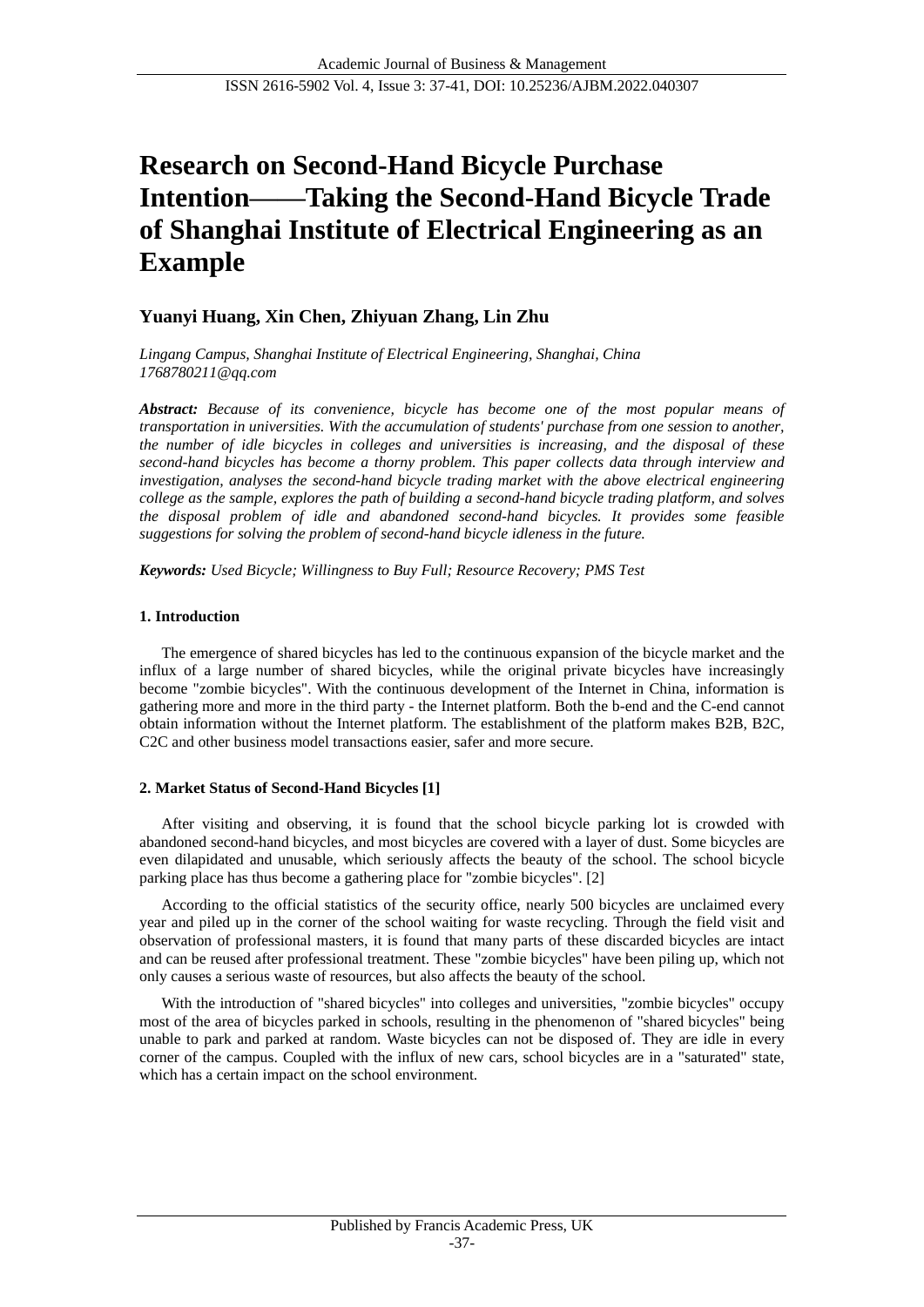#### ISSN 2616-5902 Vol. 4, Issue 3: 37-41, DOI: 10.25236/AJBM.2022.040307

#### **3. Analysis of Bicycle Characteristics**

#### *3.1 Ease of Assembly of Bicycle*

According to the description of the professional bicycle assembly master, the assembly process can complete the assembly of a bicycle in seven steps: 1 Install tire 2 Bowl group 3 Installation of front and rear wheels 4 Install crank 5 Install seat 6 7. Commissioning details antirust. The technical requirements for bicycle assembly are not very high, but in order to ensure the quality, the assembly link will be strictly implemented. The wrenches used for assembly are torque wrenches to ensure that the quality of each part is not damaged and the safety of use is also guaranteed. In addition, the assembly speed is very fast. According to the calculation of practical experience, it takes only half an hour for professional technicians to assemble a bicycle with appropriate size and complete tools, and only 1.5 hours for trained personnel at most, so the productivity is very high. When the parts are classified and screened well, customers can assemble it immediately with one click. This can greatly improve efficiency and save the cost of human resources. At the same time, the safety of the assembled second-hand bicycle is also a major focus of consideration. In order to ensure the quality, quality management professionals will be invited to test, and the corresponding cooperation will be tested with professional torsion and strength test to ensure the product quality.

#### *3.2 Interchangeability of Bicycle Parts*

The core of the second-hand bicycle market lies in the process of assembly, which is divided into parts exchange, cleaning, assembly technology and process, and quality inspection. For parts exchange, the adaptability of parts exchange must be considered. Therefore, the following is an analysis from the mainstream suppliers of parts.

Firstly, analyze the disassembly and assembly of parts: the most important transmission components in mainstream mountain bikes are supplied by Shimano of Japan and SARM of the United States. Shimano transmission accounts for the largest market share, and the relevant parts have a wide range of application, and the parts of products of the same grade have good substitutability. This greatly improves the interchangeability and adaptability of bicycle transmission and reduces the difficulty of parts interchangeability; Brakes are mainly supplied by Shimano of Japan and Magura of Germany. Most of the brakes (mechanical disc brake, hydraulic disc brake) and front fork are supplied by SunTour in Taiwan, rock show in the United States and manito in the United States; The pedal is mostly provided by Taiwan wellGo company; Tires are mostly provided by Taiwan Kenda, China CST and its high-end tire brand Maxis; The peripheral spare parts with high matching degree are provided by Taiwan Fourier. The interchangeability of bicycle parts is relatively high, and the supplier of each part that may be interchanged is relatively easy to find. The parts of the same manufacturer have one thing in common: regardless of the wear of the parts, the fixing screws and connecting parts of the same brand are of the same size. In addition, the transmission of Merida bicycle is also supplied by Shimano. To sum up, bicycle parts of the same grade have strong interchangeability, which provides a lot of convenience for the assembly of second-hand bicycles.

#### **4. Analysis of Factors Affecting Consumers' Purchase of Second-Hand Bicycles**

#### *4.1 Analysis of Consumers' Sensitivity to Price*

The market is highly dynamic and uncertain. Price is one of the important factors affecting consumers' purchase [3]. In economic theory, price sensitivity is the elasticity function of customer demand, that is, the change of product demand caused by price change. The study of consumers' price consumption psychology can make marketing decisions more scientific and reasonable.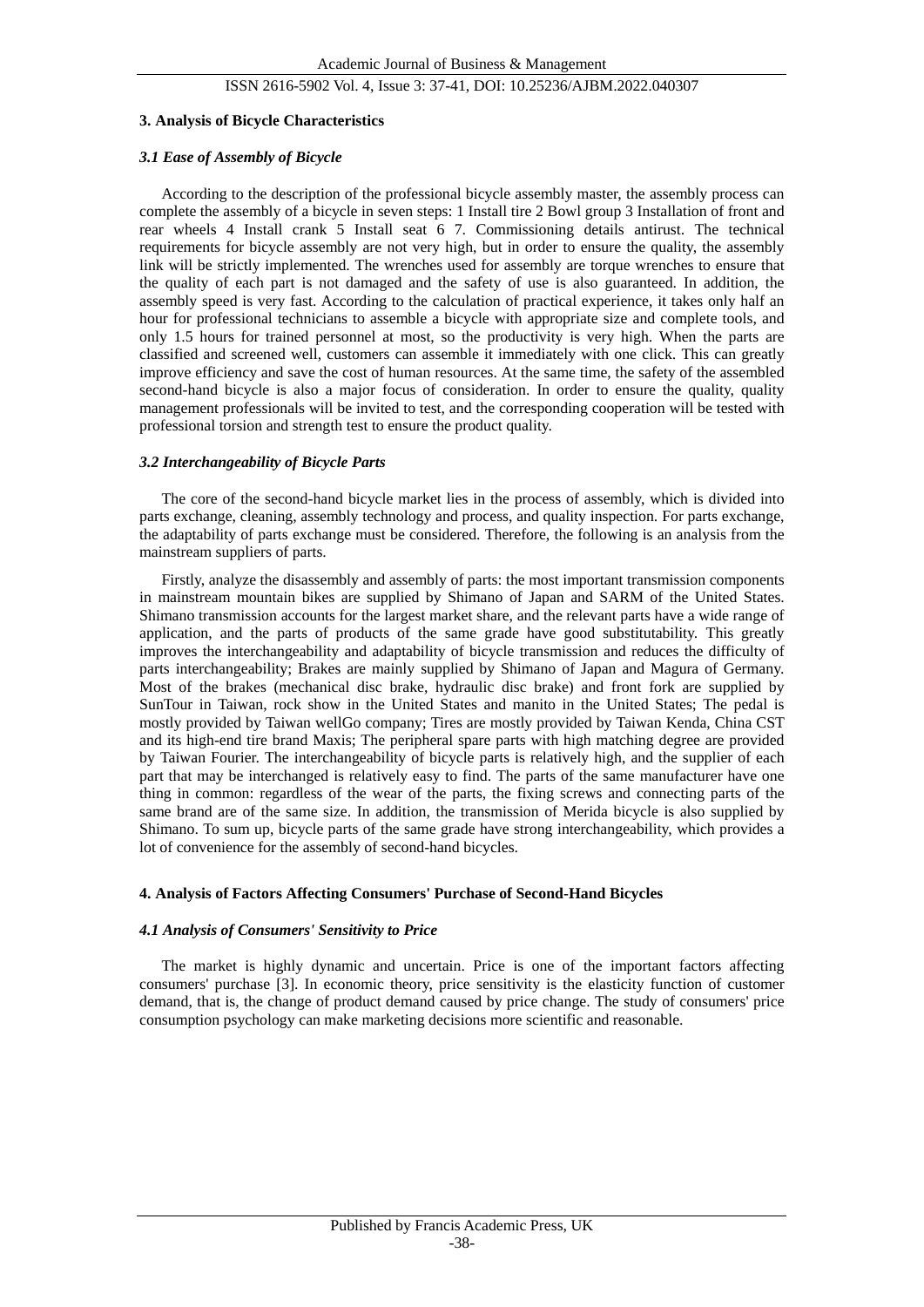#### ISSN 2616-5902 Vol. 4, Issue 3: 37-41, DOI: 10.25236/AJBM.2022.040307



*Figure 1: Survey results of College Students' willingness to buy second-hand bicycles as a percentage of the price of new cars*

Through the questionnaire survey, the results (as shown in Figure 1) are as follows: 52.76% of consumers can accept the purchase of second-hand bicycles, and the price accounts for  $40\% \sim 60\%$  of the price of new cars; Between 20% and 40% of new car prices, 41.82% of consumers are willing to buy second-hand bicycles; In the range of 0% - 20% of the new car price, 23.64% of consumers buy it, while only 12.73% of consumers are willing to buy second-hand bicycles, which account for more than 60% of the new car price. Therefore, according to the survey results, the pricing should be between 40% - 60% of the price of new cars purchased by consumers, which is more reasonable.

When designing the questionnaire, PMS test was designed for the pricing of second-hand bicycles to re quantify the price. The following is the table of test results and the test chart of price sensitivity of second-hand bicycles:



*Figure 2: PSM test diagram of used bicycle*

According to PSM test [4], if the intersection of the broken line "too cheap" and "expensive" is P1, the intersection of "too cheap" and "too expensive" is P2, the intersection of "cheap" and "too expensive" is P3, and the intersection of "expensive" and "cheap" is P4, then the optimal pricing price is P2, P4 is suboptimal, and P1  $\sim$  P3 is the acceptable price range. Through the PMS test of second-hand bicycles for consumers, we will clearly understand the price range of consumers for buying second-hand bicycles, and provide a pricing range for ordinary second-hand bicycles in the market.

In order to make the price more reasonable, the factors that consumers think should be referred to in the quotation are deeply investigated, so as to manage the differential pricing of each second-hand bicycle.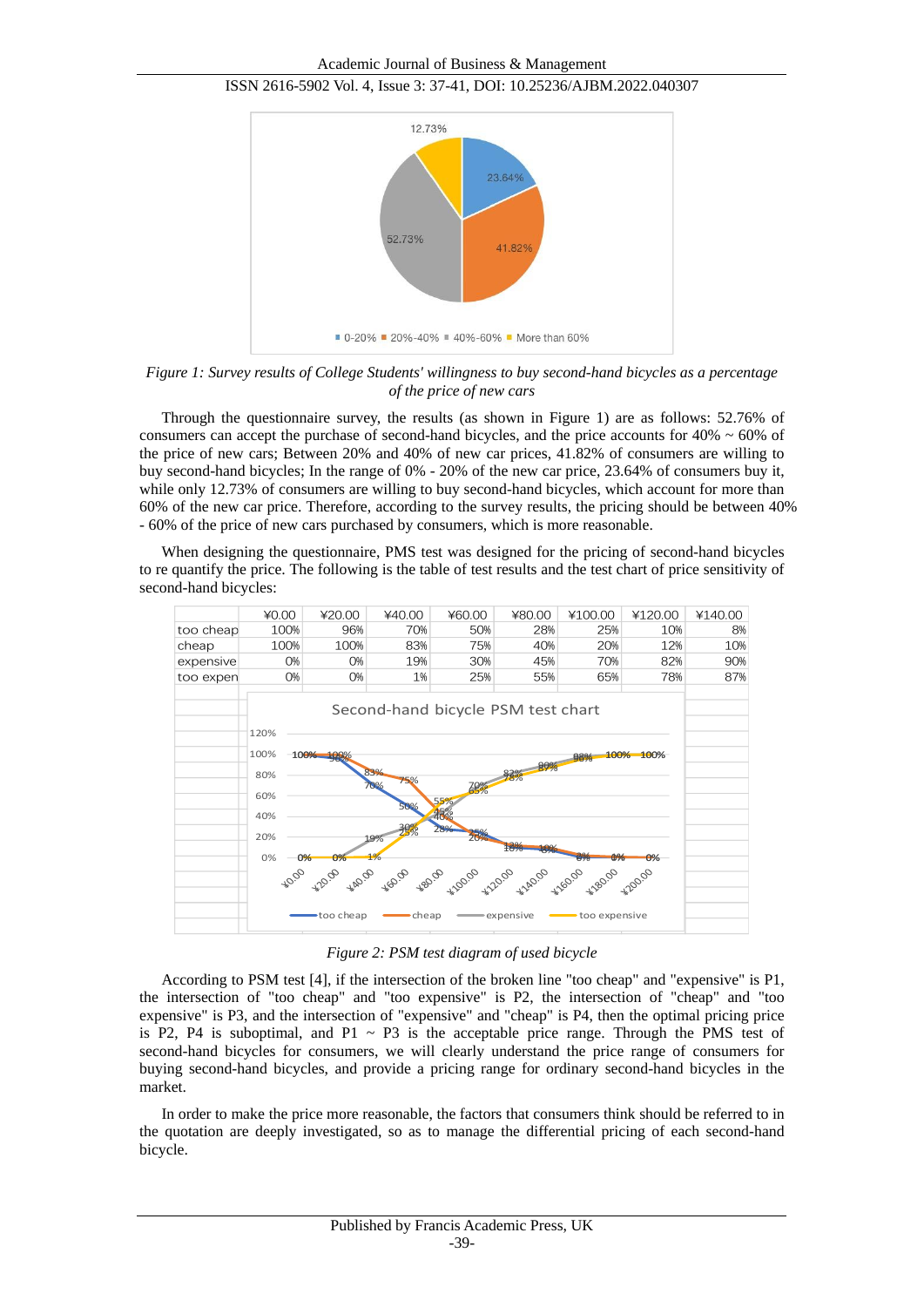Academic Journal of Business & Management



ISSN 2616-5902 Vol. 4, Issue 3: 37-41, DOI: 10.25236/AJBM.2022.040307



*Figure 3: Survey results of importance of quotation reference factors considered by consumers*

Through market research, it is assumed that the quotation of second-hand bicycles should refer to factors such as the recycling price of second-hand bicycles, the current market price of goods, the degree of wear and tear of goods (including appearance and performance), handling charges during transaction (such as platform pumping and freight) and personal relations. 65.45% of consumers are more concerned about the degree of wear (including appearance and performance); 56.36% and 54.55% of consumers choose the recycling price of second-hand bicycles and the current price of goods respectively, and 27.27% of consumers choose personal relations and transaction fees (such as platform pumping and freight). The survey results show that consumers are more concerned about the wear degree of items. Therefore, in the pricing of bicycle parts, differential pricing management can be adopted according to the wear degree of the articles after quality inspection by professional technicians. The items with high wear and tear are sold at a low price, and the parts with relatively high wear and tear can appropriately increase the price.

*4.2 Analysis of Consumers' Response to the Old and New Degree of Second-Hand Bicycles*



*Figure 4: Survey results of consumers' willingness to buy second-hand bicycles*

According to the survey results of consumers' willingness to buy second-hand bicycles, 83.64% of consumers want to buy 60% or more of second-hand bicycles,  $30 \sim 60\%$  of them only account for 20%, while only 5.45% of them want to buy 30% of second-hand bicycles. In order to make the refurbishment degree of second-hand bicycles reach 6 floors and above, there should be strict quality standards for the selection of available parts.